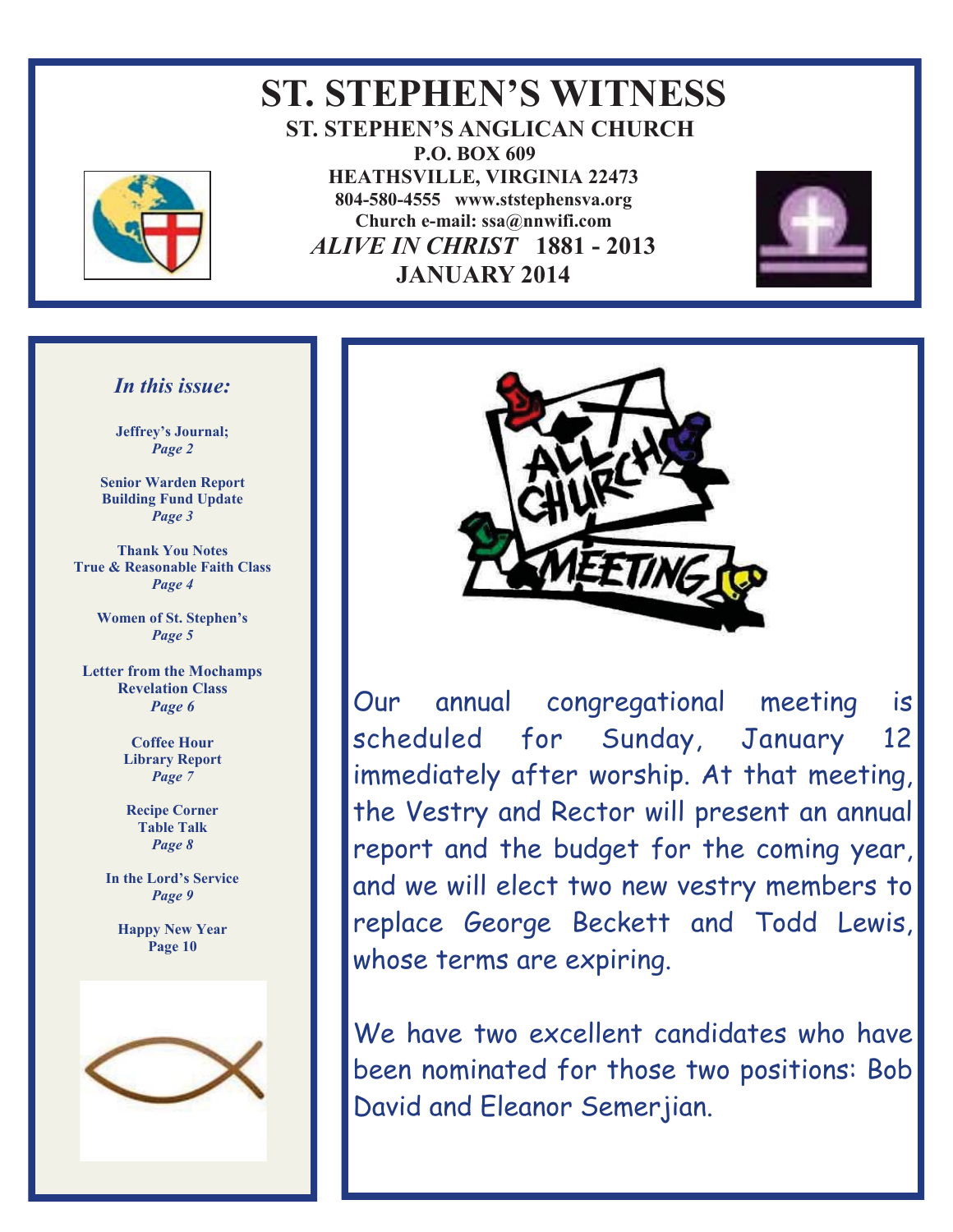



 Sandi Ward, Jim Conley and I got back

from Uganda last night after 36 hours of travel. I'm still a little hazy and jet-lagged. But I want to tell you a bit about the mission and the incredible experience of being in the hands of the Holy Spirit for two weeks. Many people were praying for us the entire time, and we could tell. Things went very smoothly, and God's blessing and power were working in us doing infinitely more than we could ask or imagine. (Ephesians 3:20) Each of us was stretched, and each of us answered the call each time it came.

 Our first two days in Uganda, we led an ordination retreat for three men in the Diocese of Mityana. Two of them were people for whom our members had paid the tuition at seminary. Our good friend, Godfrey Kyoome was one of those. They were ordained on Saturday, where I preached at the service, and had the special privilege of baptizing Godfrey and Erinah's 5-month old baby, Able Kanlanzi. On Sunday, Bishop Stephen took us to a church where he confirmed 12 young people, and again, I preached, while Jim and Sandi taught Sunday School.

 The second week we helped lead a Youth Conference for 1010 youth and children, ages about 7 -25. The setup was outside in a quadrangle of Camelot-like tents to protect us from the rain. This is winter break for the kids and is also the rainy season. It was quite chilly when it rained. This conference was a great experience for the youth. Besides the teaching sessions, they also experienced things to expand their knowledge about the world. They planted 3,100 trees at a tree farm, cleaned the streets of the town, had their blood tested for AIDS, and gave blood at an outdoor blood mobile. Jim and Sandi spoke in two different settings. Each of us had time to address the entire thousand young people, and Jim and Sandi had smaller settings to work with certain age groups. Our theme for the week was "Wake Up, the Devil is Near You," based on Matthew 13:24-26. My job as keynote

speaker was to develop the theme each day, and I took them through the parable of the wheat and the weeds. We talked about the implications of Jesus telling us that God intends that His disciples and His enemies grow together in the field, and we are not to pluck the weeds (planted by the Devil,) but to bring them in with the wheat at harvest time, and God will do the sorting and judging. After the first day, it was clear that the Holy Spirit had a plan, and each night I was up past midnight completely reworking my planned material. I began to involve Jim and Sandi in my presentations, because of how wonderfully the kids responded to their teaching. And we moved more into spiritual warfare than I had expected. Jim presented an unforgettable vision of the 1010 kids marching to battle for Jesus, based on a dream he had had 5 years ago, and which the Lord showed him was for this gathering.

 On the last day of the conference, the older kids—900 strong—walked a mile into Mityana, where they cleaned the streets of all trash, garbage and debris. It was an amazing transformation. We joined them at 10:00 at the town Market, where each of the three of us went into shops with interpreters to preach to Muslims and pray for them. Then I was given the microphone to preach to the huge crowd that had gathered in the market square.

 On Sunday, we went far down the dusty rutted roads to two churches, where I preached. On our last day, Bishop Stephen took us off at 8:00 AM to a church in the bush, where Jim preached. It was a confirmation service, and like all the services we went to, there was an altar call, where people gave their lives to Christ. What a great way to spend our last day. We departed Mityana at 5:30 PM and began our long journey home. Thank you all for your prayers and the support you gave us and the people of Mityana. This challenging and satisfying ministry changes everyone who goes there. We are blessed to have such opportunities, and the Bishop and his people are very appreciative of our ministry.

Yours in Christ, Jeffrey Cerar, Rector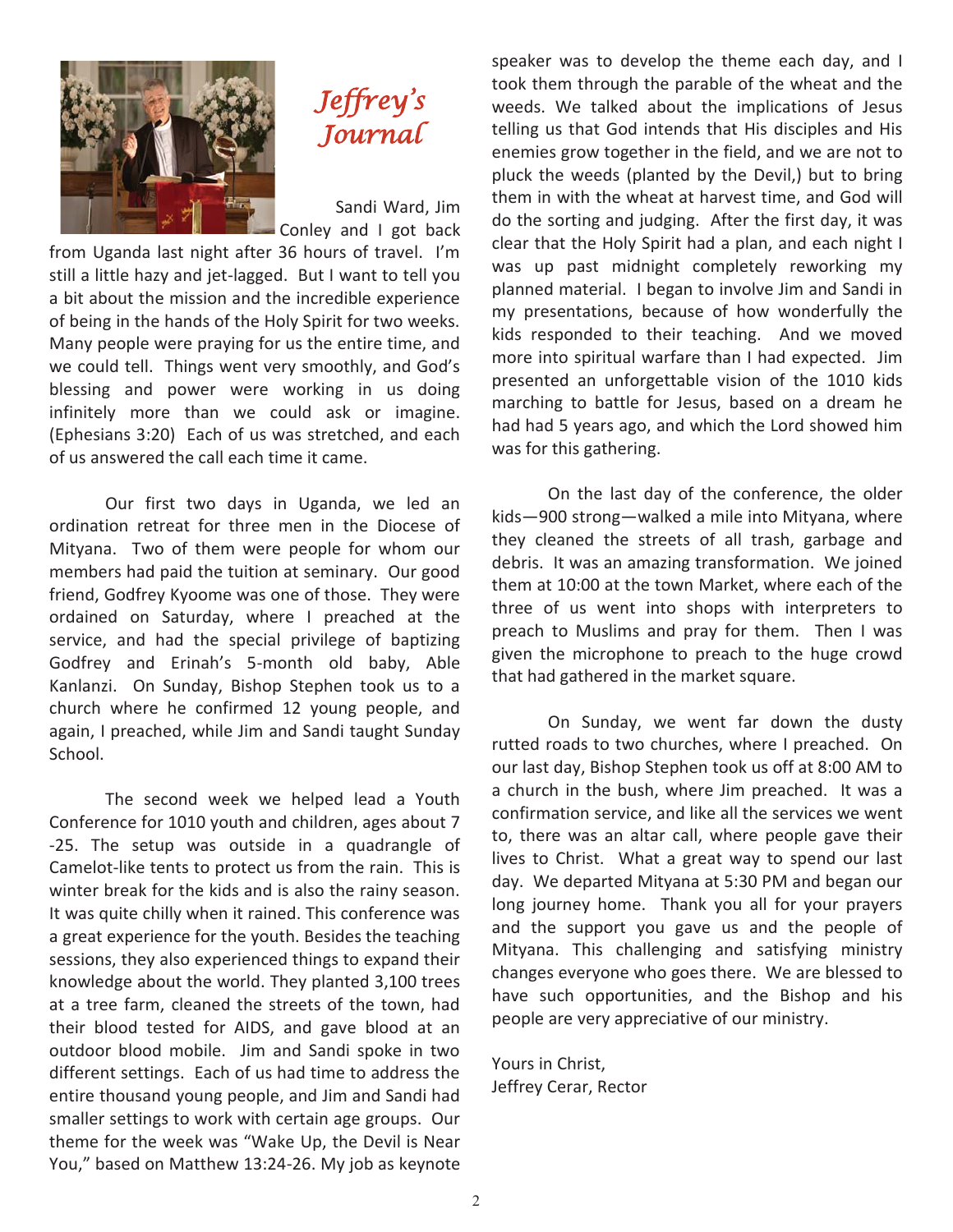

# Senior Warden Report

The vestry met on December 12th to handle several h o u s e k e e p i n g

issues necessary to close the year. The 2014 church budget was approved.

Gayle Marston recommended this year's contributions to the local, national, and international organizations that we support annually. Adhering to Jeff's guidance that we must sustain our support for missions and outreach, the vestry approved the recommendations.

Deacon Mary Swann reported that the medical equipment (defibrillator) had arrived and that she would schedule a Red Cross training course after the holiday season. The equipment is portable and will go with us to the new church. Betty Dillingham reported some changes to our teller counting procedures that will spread the workload among additional people while maintaining effective accounting controls. Betty also reported that she and Bobby Edmonds will "retire" in 2014; therefore, the vestry will be looking for their replacements.

The remainder of the meeting was devoted to the Building Committee's recommendation that the draft contract with Eagle River Construction Corporation be accepted and approved. The vestry took the recommendation into prayerful consideration. They will vote on the contract during a special meeting planned for December 18<sup>th</sup> or 19<sup>th</sup>; their votes will be based on spiritual discernment as well as final contract details and cost estimates.

This will be my last senior warden report as my term of office is expiring. It has been an honor to serve St. Stephens Anglican church and you, our wonderful congregation. You have made the work fun by your positive suggestions, great attitude, and willingness to work to accomplish our goals and objectives. Nearly all of my term on the vestry has spanned the upheaval caused by the court's reversal of its previous position on our property ownership. You stood strong in the face of the resulting turmoil and positive things happened. We did not miss a single worship service or any other church event during the move, and we were able to

open a new thrift shop in record time. I am so proud to be a part of this congregation.

May God continue to bless and smile upon you.

Love in Christ, George



**This is a report of our Building Fund progress** in support of God's Great Project which started with Commitment Sunday, December 2, 2012 and will conclude at the end of January, 2016. A total of **\$1,282,539** was pledged by 60 family units. A complete quarterly report, summarizing the entire progress thru all of 2013, will be in the February newsletter.

*As of December 8th, 2013:* 

- x Pledged payments of **\$660,540** have been received.
- Additionally, \$190,769 has been received from other sources.
- x Thus the total of **\$851,309** is in the Building Fund.

When you study these summaries, you quickly see that God is blessing this Great Project in incredible ways. In addition to the commitments pledged, dozens of separate donations that have come in from: Individuals; the Thrift Shop; Chesapeake Garden Club; Local Businesses; Table Talks; St. Stephen's Church Women; and from donations "In Memory of Loved Ones."

When we see the construction of God's new church start to take shape in early 2014, you can just imagine the excitement and renewed focus we'll all have as we pray fervently, collectively and individually, for God's guidance to meet the remaining challenges to complete His Great Project.

Submitted by: Ward LeHardy Chairman, Building Fund Team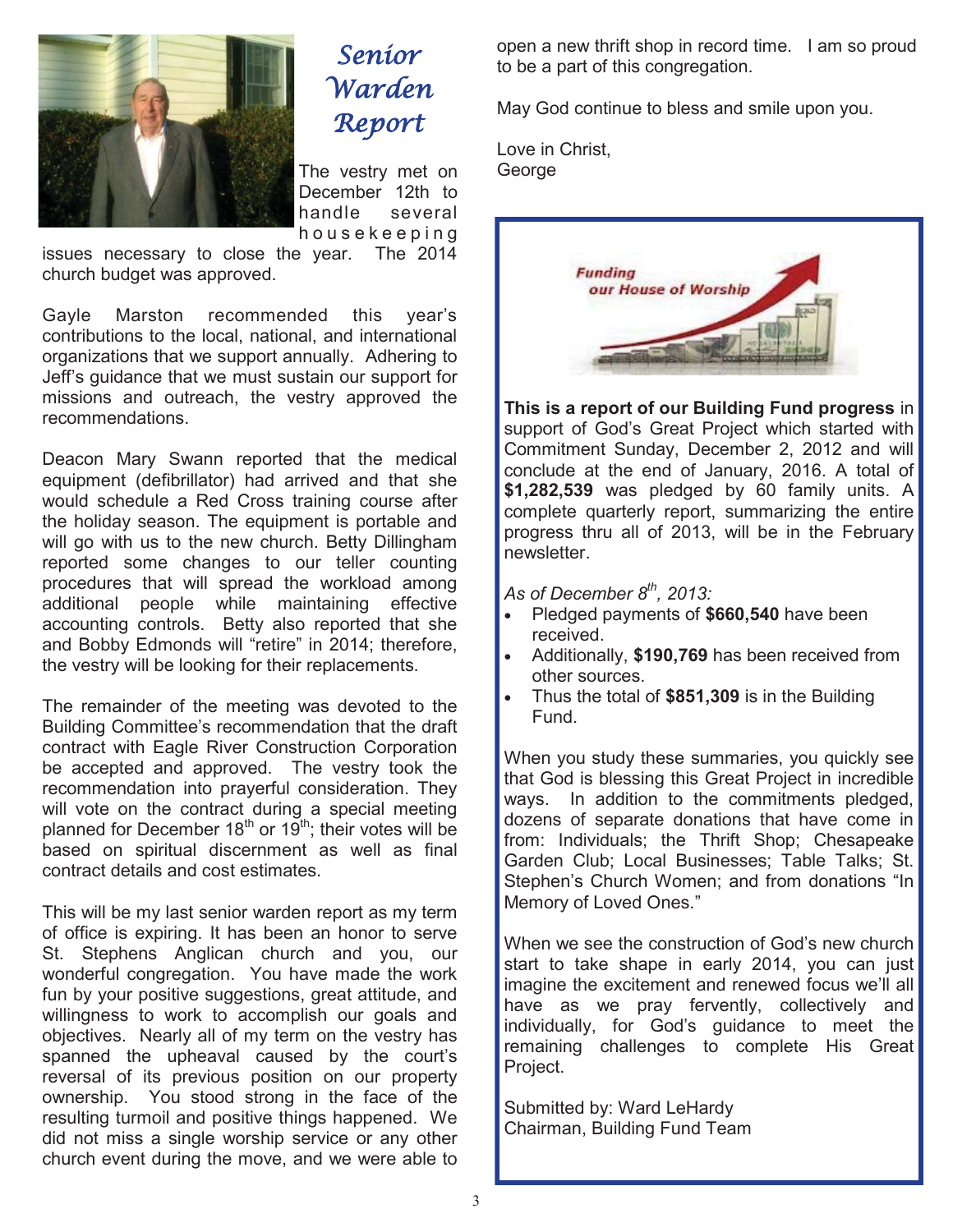

*Dear Women of St. Stephen's*

*I write to thank you so very, very much for your most generous gift to the Altar Guild. Your generosity has made possible the purchase of an Advent Wreath stand and Paschal Candlestick. I hope that you will find this to be a lovely addition to our worship both here at Brinkley Hall and later in our new sanctuary. Again, many, many thanks to you all.* 

*Blessings, Priscilla* 



*Dear Donna and Women of St. Stephen's:*

*I knew when you slipped the card to me last Sunday that you were wishing me well for the mission trip to Uganda and would be praying also.* 

*What a miraculous surprise to find such an abundant check inside. Jeff had told Jim and me that we needed to reimburse St. Stephen's for our air travel. In faith I wrote the check to St. Stephen's not knowing how the next month would do. This year, and, I must admit, the last three years, have increased my faith and trust in the Lord our God to supply our needs, mine and the people I will meet, talk and minister to. Thank you ladies of St. Stephen's. Our God is truly an awesome god who does richly supply our needs.* 

*With his love, Sandi* 



*Dear Women of St. Stephen's:*

*I want to express my gratitude to the women of St. Stephen's for their many kindnesses to me. Thank you from my heart.* 

> *Love in Jesus, Phyllis Tracey*



## Gleamers and Blenders

I would like to thank all in our St. Stephen's family who contributed food for Gleamers and Blenders Food Drive on Dec. 15th.

We had a very good response and your generosity will help many families in our community to have food for the holidays. The need is very real --- Gleamers and Blenders say Thank You for thinking of others.

Tom Price



## Christianity: A True and Reasonable Faith for a Skeptical World

Registration is now open for the second presentation of this 8-week course which starts Wednesday, January 8th and meets in the fellowship Hall at Heathsville united Methodist Church from 4:00—5:45 p.m. the registration fee is \$15.00.

You can register easily on-line at the St. Stephen's Anglican Church website, on the sign -up sheet in the Brinkley Hall, or by calling Priscilla Williams at 580-4540.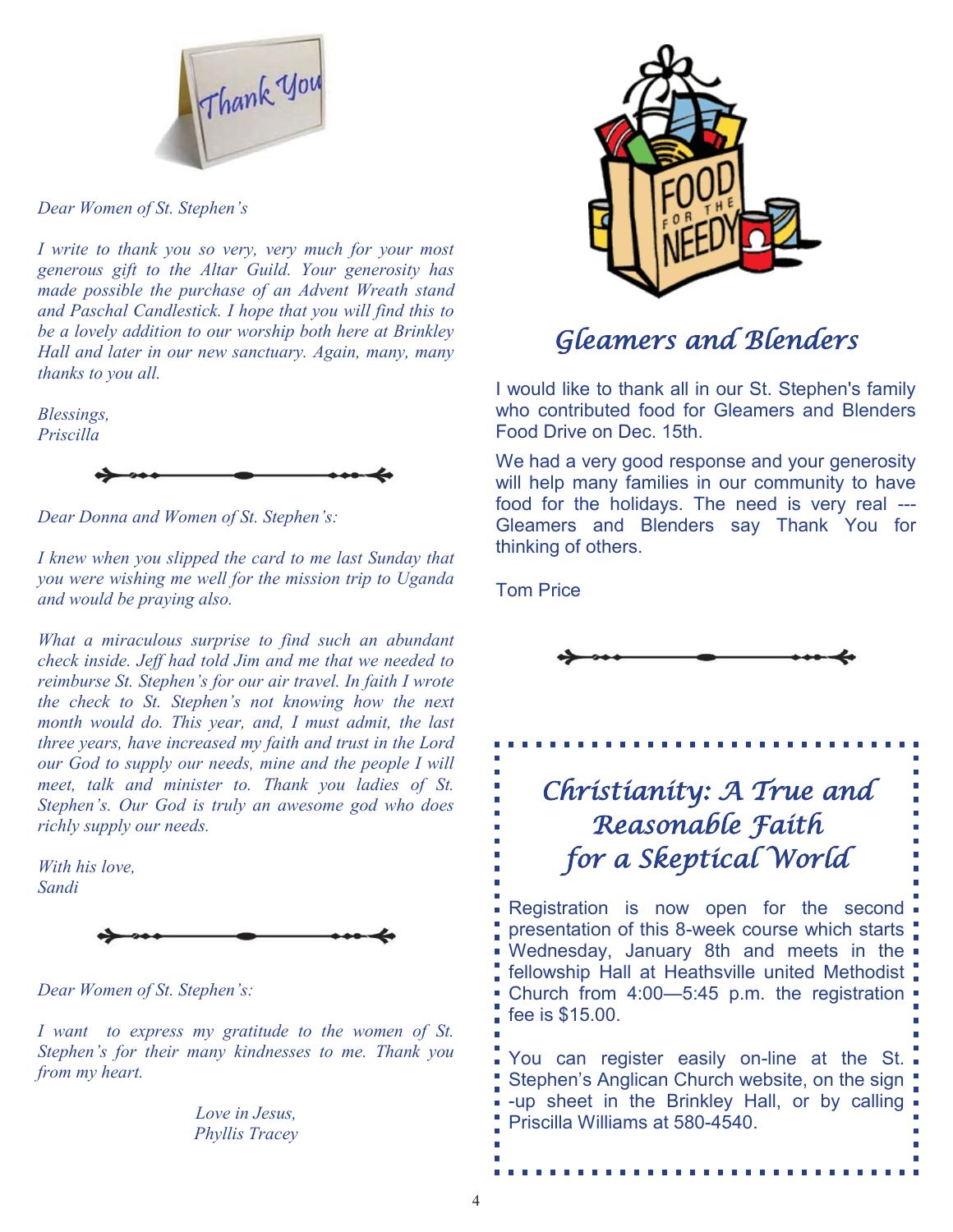

Dear Women of St. Stephen's:

The Thrift Shop continued to do well throughout the year and as a result we were able to complete our budgeted outreach by the end of 2013. Recipients were the following: Gleamers and Blenders, Hospice, NN Food Bank, The Link, NN Free Health Clinic, Northumberland YMCA, The Haven, Salvation Army, Callao Fire Department, Mid-County Rescue, Fellowship of Christian Athletes, Northumberland Red Cross and Uganda/ Mityana Mother's Union.

Due to a surplus of funds left in our women's account, we purchased, under Priscilla Williams' guidance, the beautiful brass candelabra which has graced our Advent services. It will go with us when we move into the new church, and in addition to holding the advent wreath, it will also serve as a Paschal candle stand. We were also able to send a check in support of the Mochamps' mission and another one to support Sandi Ward's trip to Uganda. God has truly blessed us through our Thrift Shop and enabled us to support ministry at home and abroad. All of our wonderful volunteers make this possible, and bring not only remuneration but also a beacon of light and outreach to all who enter the doors of the Big Blue Building. The women are also most grateful to Linda and Leslie for the work they do in so expertly managing the shop.

In November at our regular meeting the women packed 35 shoe boxes for Operation Christmas Child. It was fun to see everyone engaged in this activity around the tables, and a wonderful lunch concluded our time together. Julie Pritchard deserves a hand of applause for her faithful support of this ministry. Thank you, dear Julie! Many thanks also go to Jeanne Hickey and Virginia Townshend who provided us with such a festive repast.

In December, twenty women gathered at Luna's Restaurant for our annual Christmas luncheon. In addition to a delicious meal and a wonderful time of fellowship, we read and sang around the promises of the Jesse Tree. I am so grateful for Gail Gillan's gift of artistry in helping me prepare these Jesse cards. After we had lunch on Saturday, the  $14<sup>th</sup>$ , each lady was given a card with a symbol, scripture and suggested hymns that illuminated the meaning of the symbol. As Dixie Goertemiller lifted her beautiful voice to sing a refrain from each hymn, some of us joined in on the ones we knew by heart. In so doing we were led through God's Unfolding Plan for Salvation from the beginning of the Old Testament into the New Testament. Mary Swann concluded with a message from four New Testament symbols centered around the birth of Jesus. It was a blessed time to celebrate the enduring love and promise of the advent season, and I believe each of us was touched by the extravagant love of God for each of us.

The very next day we had our second cookie walk to benefit the Building Fund after Sunday services. There was a wonderful array of cookies this year from all of our marvelous cooks, and we were able to make a few hundred dollars. Along with the soup and cookie jar sales and bread sales in the Prayer Room back in January, we were able to make a contribution of \$807.25 to the Building Fund.

Early this month of January a group of women will meet to develop a proposal for this year's ministry. Hopefully, we will have something to present to you at our regular January meeting. Please pass on any ideas or suggestions you might have and please keep us in your prayers as we seek direction for the leadership and future of our ministry.

Again, Happy New Year! May the God of hope fill you with all joy and peace as you trust in Him so that you may overflow with hope and love in 2013.

Love in the Name of Jesus, Donna

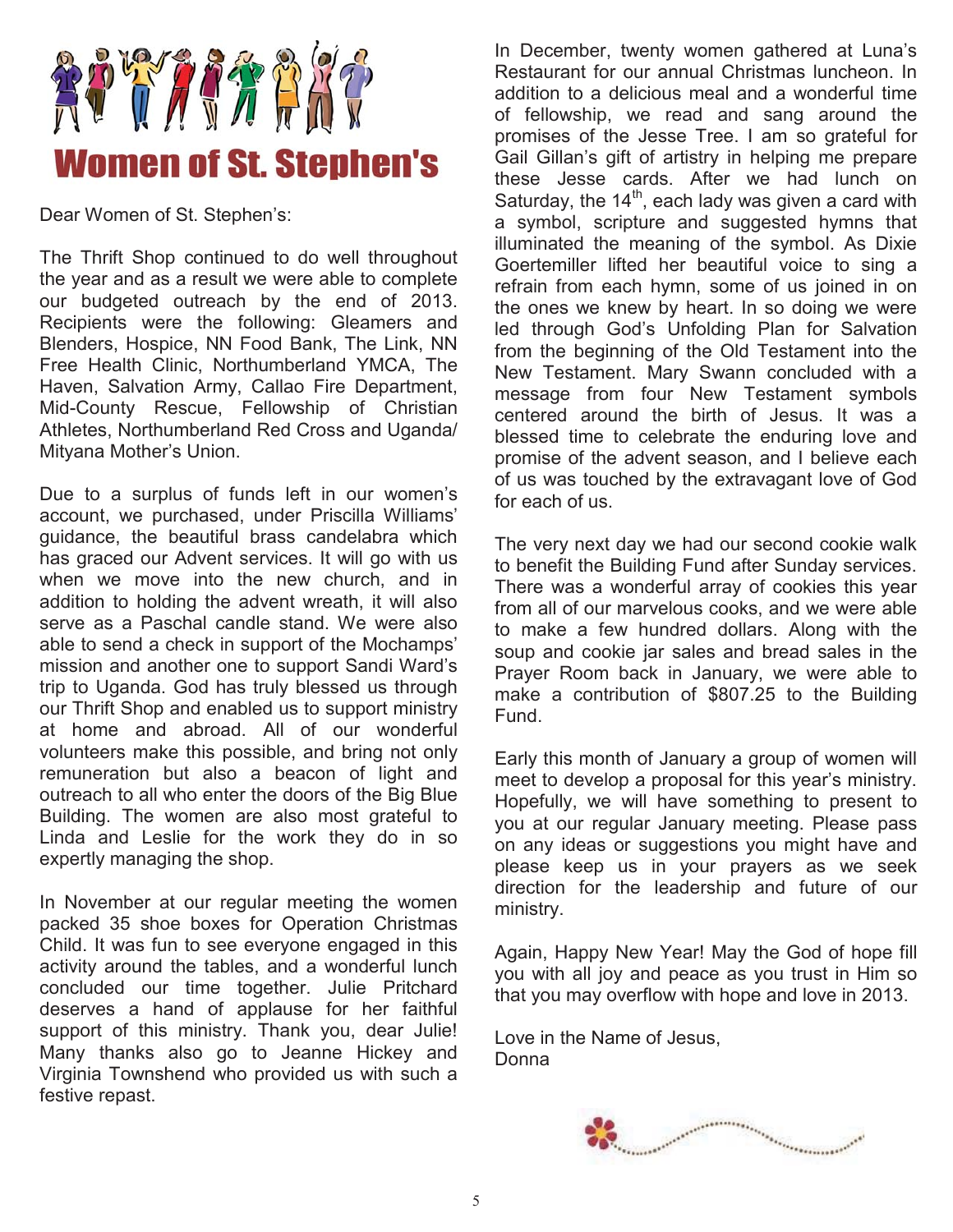# A Letter From the Mochamps

Ward and Judy Le Hardy were on their way to meet us. They had just a few hours to spend here so we had decided to meet them in town, under the statue of the Rev. Amos Main, who became the first Congregational minister of Rochester in 1722 . Katrina was at the Rochester Town Fair Grounds as trip nurse with several buses of residents from the county nursing home, and we were going to join her after lunch and a tour of our mission field.

I was there ahead of time, so I started walking around. This is an area of downtown that I, sometimes with other church members, "prayer walk." Prayer walking is one of the favorite prayer actions of church planters. In August, we were attending the picnic of the ecumenical organization of Rochester, and a lady from one of the Roman Catholic parishes, stated "You are the one walking in town!"

So there I was, walking, and a young man bolted out of a store, walking toward me with the evident intention to accost me. I was really wondering what he wanted. He invited me in the store, of which he was the manager. He told me that he had seen me walking in town (I am most of the time in clericals), and he was interested in… Jesus. He showed me that he was presently watching a Jesus movie on his computer. So we started a conversation, and I discovered that Michael is a seeker. Then I saw Ward and Judy's car coming and we parted.

On subsequent prayer walks, I stopped several times at Michael's shop, and we would strike up a conversation. He has issues to solve in his life, we keep praying for him, I keep inviting him to our services, and visiting him.

This tells you what we're doing here: evangelizing, connecting, networking… It is like church planting except that we do not have a planting team, and we're trying to infuse the church planting spirit into our small group of believers that are the left over, long ago, from a far bigger church.

We are presently renting a building that doesn't fit our needs, and we're trying to rent a chapel in another church building more central in town. We hope to have this finalized by the end of January.

This would help us in evangelization.

We hope this will help you to pray with insight for our mission here in Rochester, NH! St. Stephen's is in our prayers every day. May the Lord bless you all and your families in this New Year.

Daniel and Katrina Mochamps



Photo: Daniel and Katrina with Bishop Murdoch and his wife Sally.

63, Sky View Dr., Farmington, NH, 03835 Tel. 603.839.1721



The monthly Revelation class chose January 5 as the best day next month. We meet after church in the lounge area downstairs. We will be covering chapters 8 & 9. We may also have a DVD presentation that dramatically illustrates the difference and problem of materialistic vs. spiritual interpretation. Everyone is invited to attend.

Todd Lewis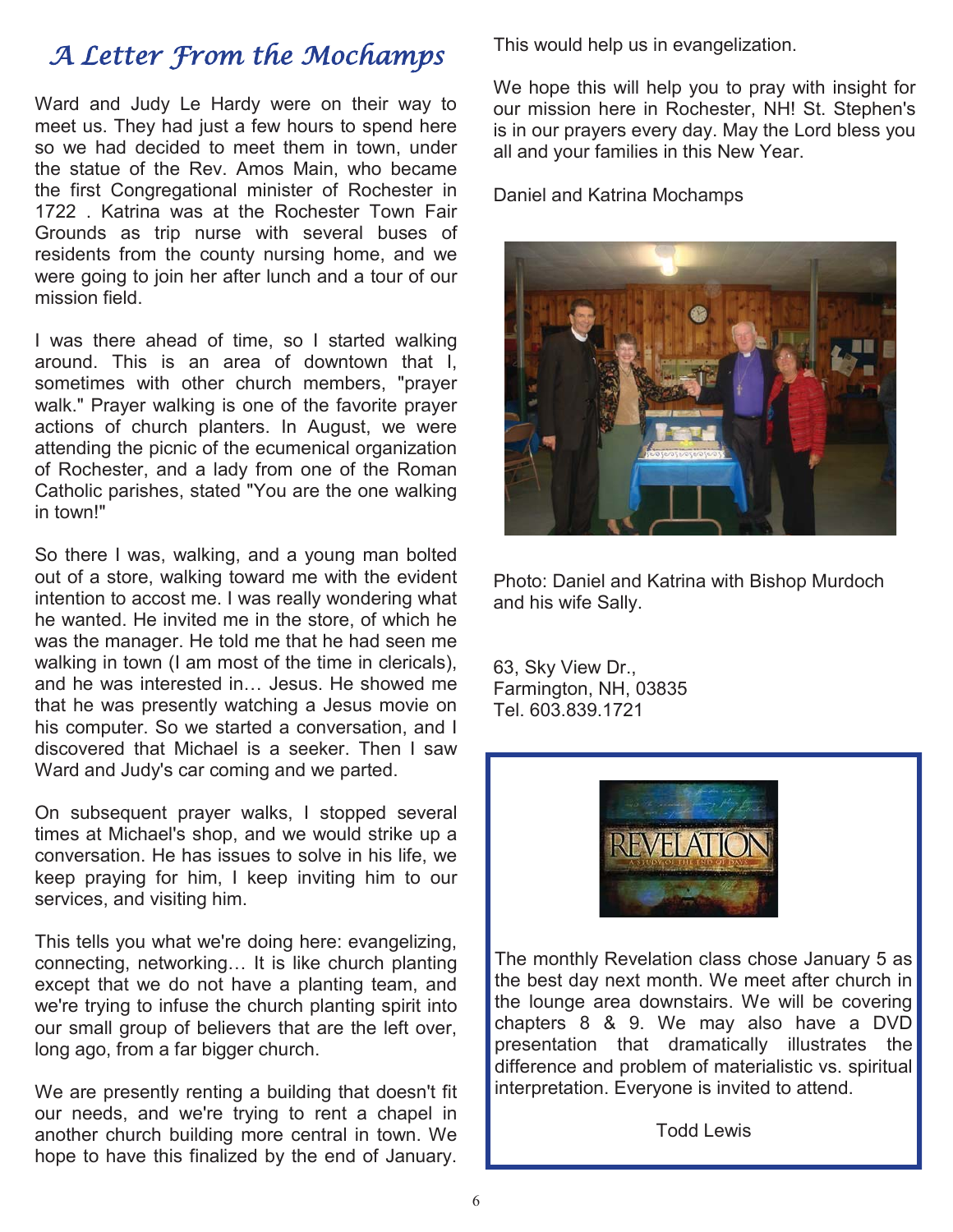

Last Month Jeff asked me to form a small committee to organize Coffee Hour, as recommended by the Church Vitality Team. Charlaine Andrulot, Sally Custer, and Hour Phyllis TeStrake readily agreed to help me with recruiting, organizing, and scheduling. We began by making phone calls to nearly everyone in the congregation, and were pleased to get overwhelmingly positive replies.

 We have done our best to schedule every Sunday in 2014 according to choices expressed by those whom we called - for the season, the month, and, in some cases, even a specific date that they would prefer. Some have even asked to do it twice.

 There will soon be a display in the church with a list of the Sundays in 2014 matching names to dates. We are asking people to please trade with someone if their assigned date does not work for them. We four will oversee the year by quarters (winter, spring, summer, and fall), and will be ready to answer any questions.

 Posted in the kitchen will be specific directions for making the coffee and finding all the supplies, including cookies and crackers that Sally and Phyllis have been purchasing all along for our Coffee Hours.

 A big "thank you" to everyone who agreed to take a turn (or two). Anyone who did not receive a call but would like to help out, please call me, and we'll work you into the schedule. We look forward to having successful coffee hours in 2014.

Judy LeHardy (436-8904)



### **New additions:**

- 1. *The Christmas Candle* by Max Lucado 2006
- 2. *The Reason for My Hope: Salvation* by Billy Graham 2013
- 3. *My Hope America with Billy Graham* 3 DVD Set 2013
- 4. *Praying God's World: Breaking Free from Spiritual Strongholds* by Beth Moore 2000
- 5. Four New Easy Readers for children (available in the nursery): *The No-Go King* (The Exodus) Hear Me Read Level 2 *Hurray for the Lord's Army* (Gideon) Hear Me Read Level 2 *A Silent Night* (Christmas) Hear Me Read Level 1  *Drip Drop* (Noah's Ark) Hear Me Read Level 1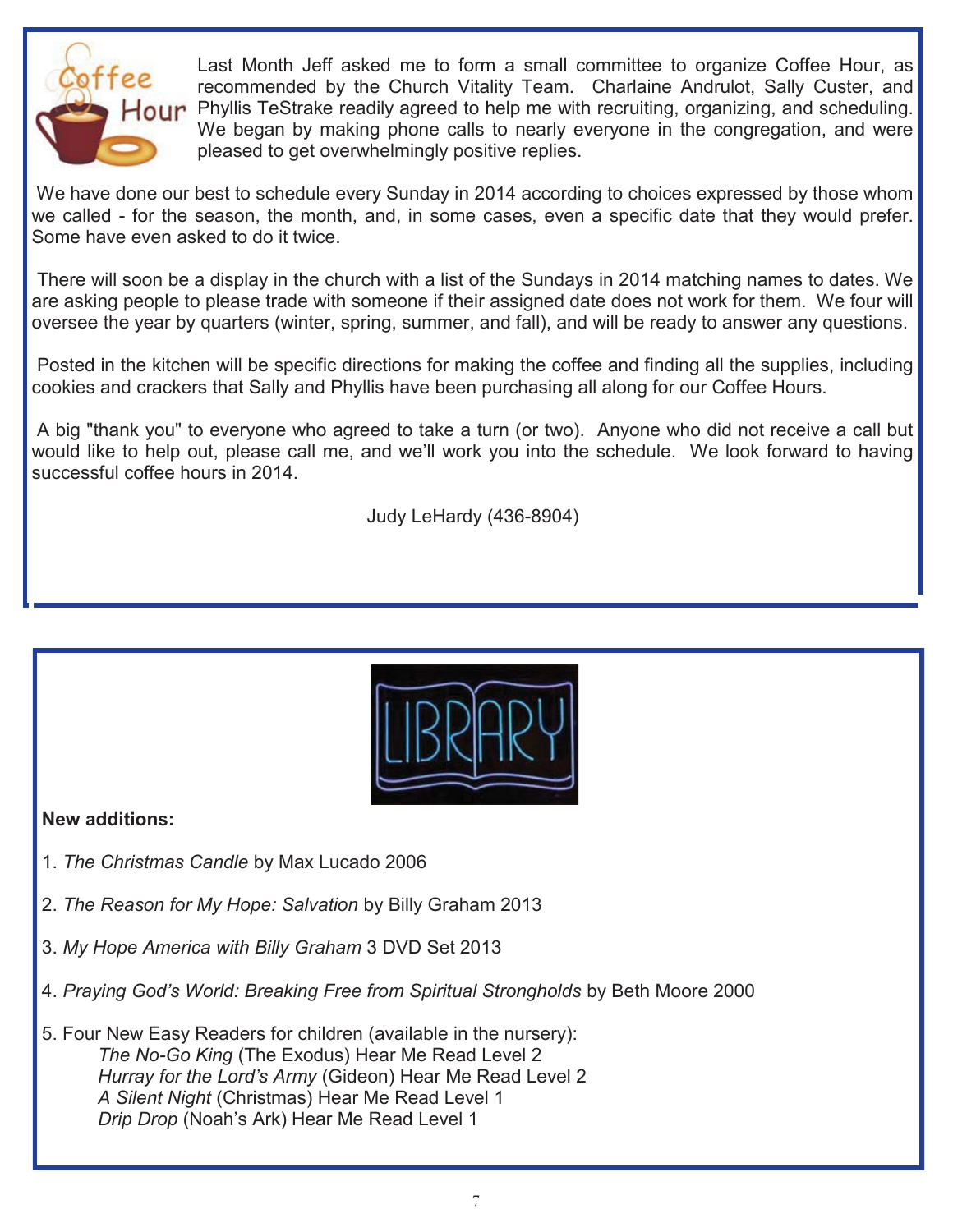

At our last Women's meeting and luncheon Jeanne Hickey prepared a wonderful Cornbread-Topped and Beef Chorizo Pot Pie. Many asked for the recipe. Here it is……….

### **Cornbread topped Beef and Chorizo Pot Pie**

2 tablespoons chili powder

2 teaspoons ground cumin

1/2 teaspoon dried oregano

1/4 teaspoon salt 1 (1-pound) boneless chuck

roast, cut into 1/2-inch cubes

2 tablespoons canola oil, divided

8 ounces fresh chorizo sausage, casings removed

1 onion, chopped

2 garlic cloves, minced

2 cups beef broth

2 (14.5-ounce) cans diced tomatoes

2 (15-ounce) cans black beans, drained and rinsed

1 red bell pepper, chopped

1/4 cup tomato paste

Combine first 4 ingredients in a small bowl. Sprinkle beef with 2 tablespoons spice mixture. 2. Heat 1 tablespoon oil in a large Dutch oven over medium-high heat; add half of beef and cook, stirring occasionally, 6 minutes or until well browned. Transfer beef to a plate. Repeat with remaining beef. 3. Add remaining 1 tablespoon oil to Dutch oven. Crumble chorizo, and cook 5 minutes or until browned. Add onion and garlic; cook, stirring occasionally, 5 minutes or until vegetables are softened. Stir in remaining spice mixture. Add broth and beef, and bring to a boil. Reduce heat, cover, and simmer 45 minutes or until beef is tender. 4. Stir in tomatoes, black beans, bell pepper, and tomato paste, and return to a boil. Reduce heat and simmer, uncovered, about 15 minutes or until chili is slightly thickened and bell pepper is tender. 5. Meanwhile, preheat oven to 400°. Transfer chili to a lightly greased 13 x 9-inch baking dish. Spoon Cornbread Topping over chili, and place baking dish on a baking sheet. Bake 20 minutes or until topping is browned.

### **Cornbread Topping**

- 1 cup yellow cornmeal
- 1/2 cup all-purpose flour

1-1/2 teaspoons baking powder

- 1 teaspoon baking soda
- 1/2 teaspoon salt
- 1-1/2 cups buttermilk
- 1 large egg
- 1/4 cup canola oil

1 cup (4 ounces) shredded extra-sharp Cheddar cheese

Stir together first 5 ingredients in a medium bowl. Add buttermilk, egg, and oil, and stir until smooth. Stir in cheese



The third Table Talk in our very interesting series on "Have We Overcome?" will be held at 6:30pm on Friday, January 24<sup>th</sup> in O.A. Brinkley Hall. This time we'll be discussing the aspect of race relations as it relates to the Economy, Opportunity and Social Mobility. We will have a panel of men and women, black and white, from the local area who will respond to questions from the audience as well as share their own experiences. As we have found in the past two Table Talks on this subject, a healthy exchange of ideas and experiences have helped to illuminate the issue and raise awareness of concerns that might be lying just under the surface of our normal, day to day lives.

It is a truly worthy time to spend with our friends from First Baptist and other locals and enjoy another fine meal prepared by the Levites, led by Ben Ward. Be sure to sign up on the list in the Parish Hall. There is no charge for this, but donations are always gladly accepted.

Submitted by Ward LeHardy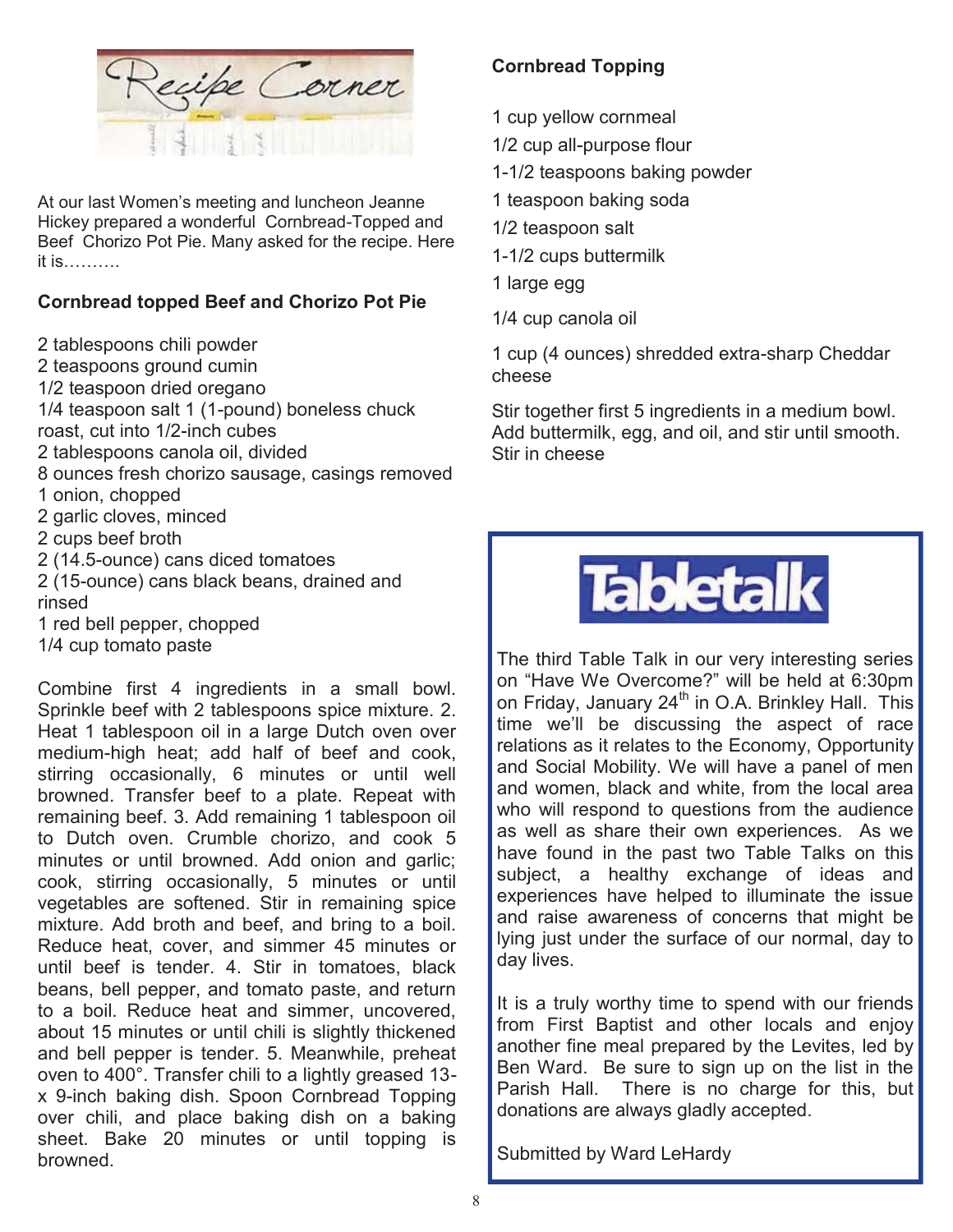## **IN THE LORD'S SERVICE**

### **Ushers**

- Jan. 5 Marie Carstensen, Jim Logan Jan. 12 Anna and Pat Brennan
- Jan. 19 Bill Tracey, Ed Ulfig
- Jan. 26 Joy and David Gwaltney
- Feb. 2 Bey and Brian Hart

## **Acolytes**

| Jan. 5  | Jennifer Radcliffe    |
|---------|-----------------------|
| Jan. 12 | <b>Sarah Saunders</b> |
| Jan. 19 | <b>Chris Cralle</b>   |
| Jan. 26 | <b>Marley Kimmitt</b> |
| Feb. 2  | <b>Emma Saunders</b>  |

### **Lesson Readers**

| Jan. 5  | Charlaine Andrulot (L) |
|---------|------------------------|
|         | Marie Carstensen (P)   |
| Jan. 12 | Susan Thomas (L)       |
|         | Bill Tracey (P)        |
| Jan. 19 | Lyn Conley (L)         |
|         | Jim Conley (P)         |
| Jan. 26 | Betty Dillingham (L)   |
|         | Irene Haley (P)        |
| Feb. 2  | Julie Pritchard (L)    |
|         | Jeanne Hickey (P)      |
|         |                        |

### **Eucharistic Ministers**

| Jan. 5  | Irene Haley, Ward Lehardy        |
|---------|----------------------------------|
| Jan. 12 | Lucy Logan, Frank mcCarthy       |
| Jan. 19 | <b>Constance McDearmon and</b>   |
|         | <b>Suzy Norman</b>               |
| Jan. 26 | Elaine Price, Harrison Williams  |
| Feb. 2  | Priscilla Williams, Fred Woodard |

### **Altar Guild**

| January  | Lynn York, Doris Myers      |
|----------|-----------------------------|
| February | Sally Custer, Laura Woodard |

### **Coffee Hour**

Jan. 5 Jan. 12 Jan. 19 Jan. 26



| Jan.<br>-1 | Max Knight                            |
|------------|---------------------------------------|
| Jan. 2     | Bev Hart, Patty Sherman               |
| Jan. 4     | <b>Pauline Edmonds, Steve Proctor</b> |
| Jan. 5     | Doris Myers                           |
| Jan. 6     | <b>Brooke Read, Caitlyn Cralle</b>    |
| Jan. 8     | Ellie Knight                          |
| Jan. 9     | Nonie Ward                            |
| Jan. 10    | Patricia Brennan                      |
| Jan. 16    | <b>Glenice Coombs</b>                 |
| Jan. 17    | Gail Gillan                           |
| Jan. 18    | <b>Elaine Price</b>                   |
| Jan. 19    | Al Myers                              |
| Jan. 24    | Sam Marston                           |
| Jan. 27    | Charles Wrightson, Val Hutchison,     |
|            | <b>William Tracey</b>                 |
| Jan. 29    | <b>Irene Haley</b>                    |
| Jan. 30    | <b>Art Neira</b>                      |
| Jan. 31    | Ingrid Manson                         |



Jan. 15 Marie and Al Carstensen

Jan. 24 Lynn and Howard York

Jan. 25 Phyllis and Walt TeStrake

*O God, grant that the wills of this man and this woman may be so knit together in your will, and their spirits in your Spirit, that they grow in love and peace with you and one another all the days of their lives. Amen.*